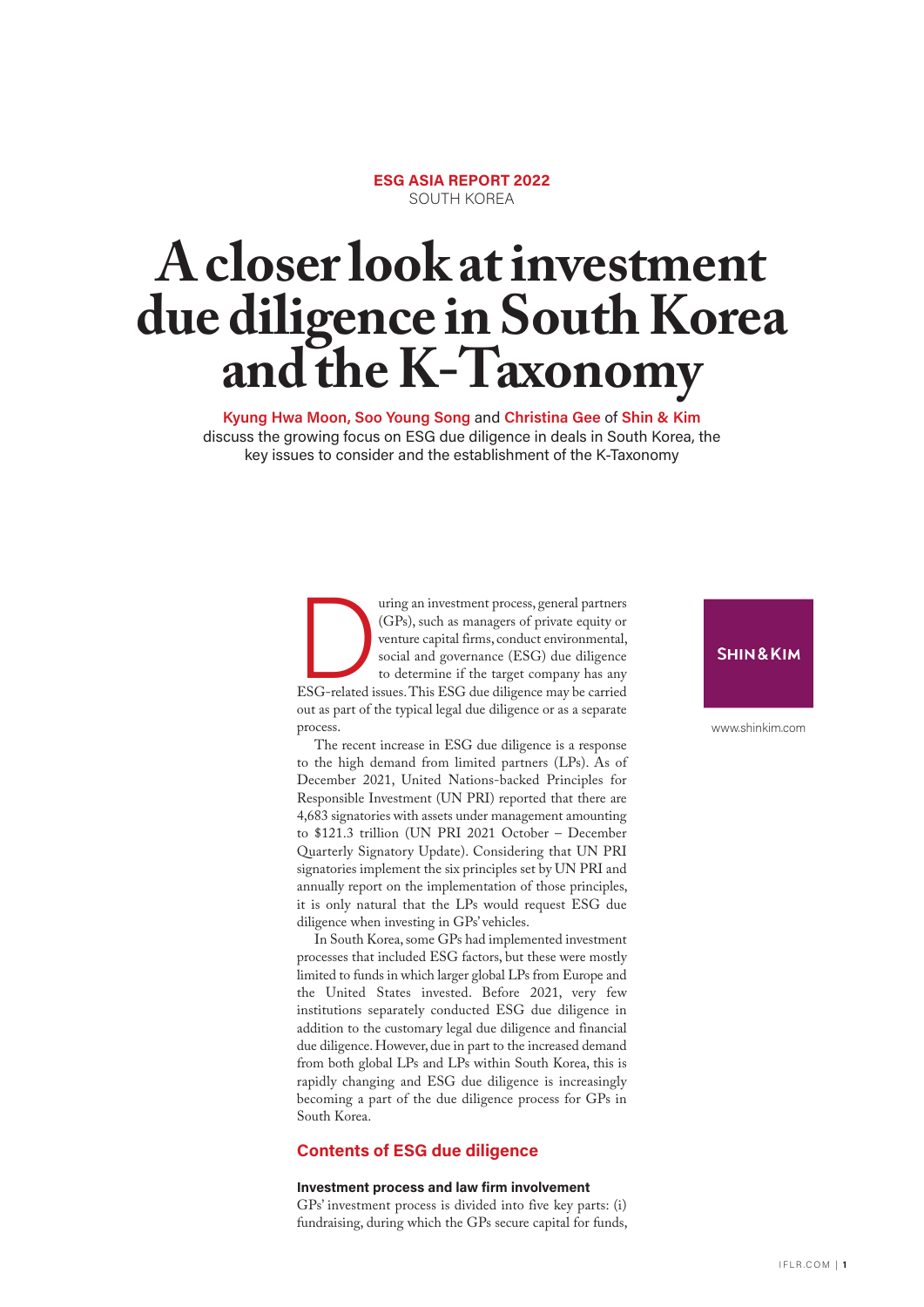

**Kyung Hwa Moon**  Partner Shin & Kim T: +82 2-316-4018 E: khmoon@shinkim.com

Kyung Hwa Moon is a partner at Shin & Kim. Her main areas of practice include advising clients on investment funds transactions, structured financing transactions, M&A transactions involving financial institutions, credit finance and derivatives transactions and various aspects of the South Korean financial regulations and matters concerning ESG.

Kyung Hwa has advised domestic and overseas financial institutions, corporations and government organisations in a wide range of financial transactions, including domestic and international fund transactions, asset-backed securitisation transactions, real estate acquisition finance and other structured finance transactions. She has also been involved in a variety of M&A of financial institutions.



**Soo Young Song** Partner Shin & Kim T: +82 2-316-1636 E: sysong@shinkim.com

Soo Young Song is a partner at Shin & Kim. Her main areas of practice include ESG, laws on financial institutions including the Financial Investment Services and Capital Market Act, ship finance, domestic and cross-border asset backed securitisation and other structured finance, sale and purchase of nonperforming assets, real estate finance, acquisition finance, crossborder project finance, energy related advisory services, merger and acquisition between financial institutions, insurance, derivatives transactions, litigation involving inheritance issues and financial institutions.

Soo Young advises various domestic and overseas financial institutions on loan documents, fund related contracts, and financial institution related laws.



**Christina Gee** Foreign attorney Shin & Kim T: +82 2 316 4411 E: cgee@shinkim.com

Christina Gee is a foreign attorney at Shin & Kim's finance group.

Christina received her bachelor's degree in mathematics from St John's University in 2017 and received her JD from University of Pennsylvania Law School in 2020. She is a member of the New York Bar.

(ii) deal sourcing, during which the GPs identify the best companies for investment, (iii) due diligence, during which GPs vet companies and ensure a viable business plan, (iv) active management, during which GPs guide and foster the investment target companies and (v) exit, during which GPs ensure that investors achieve their financial return.

LPs have begun to request the implementation of a process for identifying ESG-related issues of the investment target company from the earliest stage of the GPs' investment process cycle, the fundraising stage. In particular, LPs have requested that GPs describe their processes for identifying and understanding potentially material ESG risks and ESG-related opportunities. This has led many GPs to establish steps that include ESG due diligence as part of their investment process.

South Korea is no exception. GPs in South Korea need to address ESG questionnaires sent by global LPs on the GP's ESG policies. Domestic LPs are also participating in this movement. Recently, Korea Development Bank conducted an ESG due diligence on the GPs that have been chosen to manage its funds to assess the actual implementation of ESG policies by the relevant GPs, and we expect other domestic LPs to follow.

As a result, many GPs in South Korea are beginning to adopt an ESG integration strategy that reflects ESG factors throughout their investment process. This strategy implements steps such as the ESG screening process and due diligence to select investment target companies, risk and performance tracking through ESG monitoring after investing in the companies and publication of ESG reports for both the invested companies and the investor.

Law firms in South Korea are mainly involved in establishing ESG policies for GPs including relevant internal regulations and controls and assisting in addressing ESG questionnaires from LPs. Law firms may assist in reflecting the results of ESG due diligence by LPs in the investment process of GPs by incorporating any issues spotted into the internal regulations of the GPs and assisting in setting up actual processes for the GPs to implement such regulations.

Law firms may also assist in conducting intensive ESG due diligence on the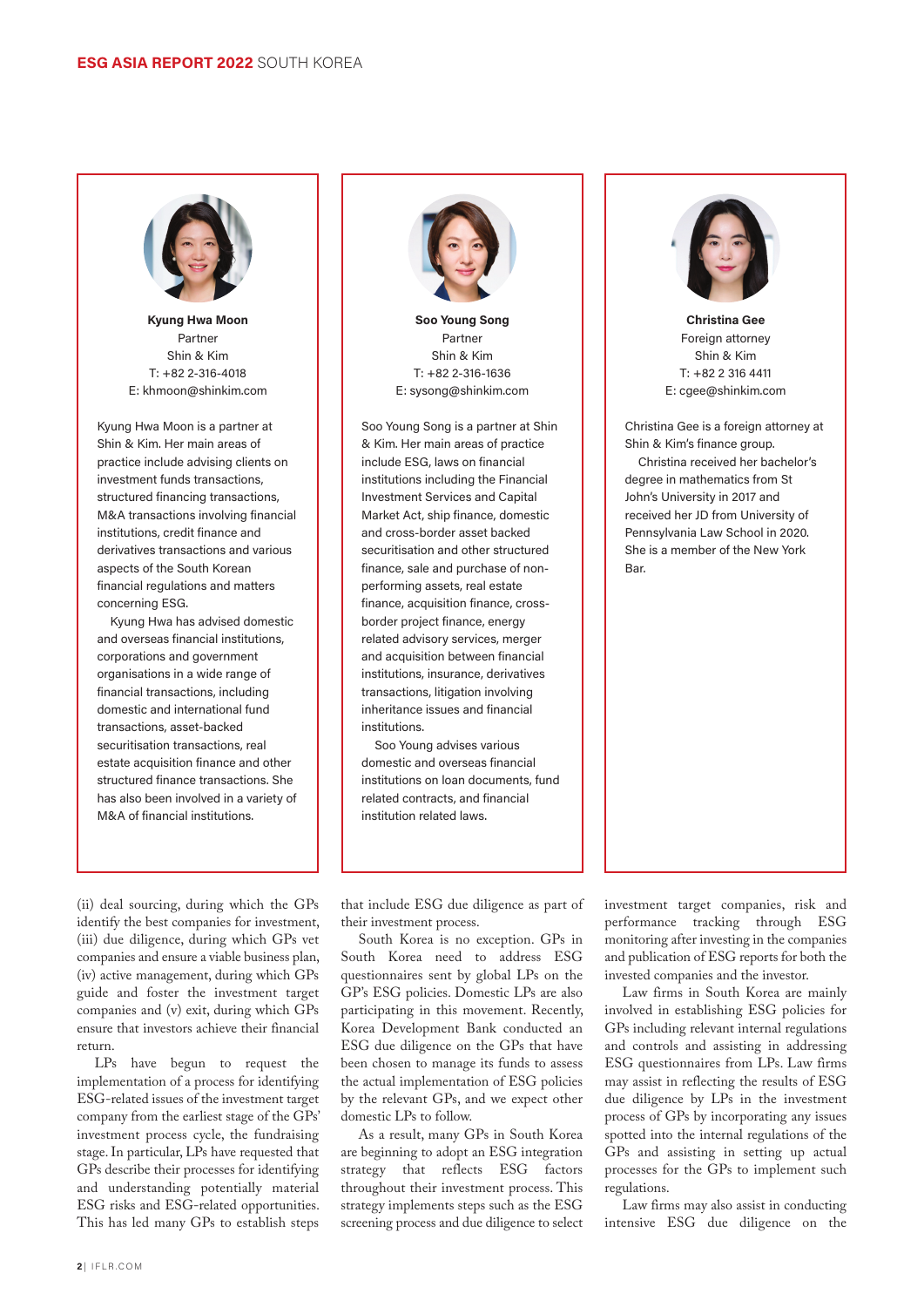# *"It is expected that many South Korean financial institutions will establish internal regulations for ESG-related investment activities (especially environment-related investment activities) and make ESG-related investment decisions based on the K-Taxonomy and the Guideline"*

investment target companies before GPs' investment and duly reflecting the results of those due diligence reports in the relevant investment agreements. In addition, GPs may request that ESG-related internal policies be established and implemented within a certain period from the time of investment or specifically stipulate management's obligations such as establishing an ESG committee within the investment target company.

#### **Issues covered in ESG due diligence in South Korea**

A typical ESG due diligence covers a variety of issues. Due diligence on environmental issues aims to cover risk evaluation of the measurement of the environmental impact and sustainability of the investment target company, any environmental risks and how the company is managing those risks. Environmental criteria largely cover the company's energy use and waste. They include carbon footprint, pollution, material disposal, resource management, sustainability practices and future environmental goals. Potential red flags of an environmental due diligence report may include issues related to owning

contaminated land, improperly disposing of hazardous waste and not complying with relevant governmental environmental regulations.

Due diligence on social issues explores how the investment target company interacts with and affects its employees, customers, suppliers and communities. Social criteria take a closer look at the company's business relationships, including matters relating to product safety, human rights, employee safety, protection of customers' information, diversity, equality and inclusion. Potential social due diligence reports may inquire whether the company's employees are healthy and safe and whether the company actively and regularly participates in the community through donations and volunteering.

Due diligence on governance issues looks to see how the investment target company is governed at the top levels. Governance issues include factors such as communication with shareholders, accounting standards compliance, succession planning, anti-competitive behaviour, board structure and diversity and a strong ESG management process. A typical governance due diligence report may flag issues if the shareholders are not permitted to vote on important issues or if there is a lack of transparency with respect to conflicts of interest or accounting methods.

#### **Private equity and venture capital investment**

In buyout deals conducted mostly by private equity firms, there are many cases in which the investment target company has been in operation for quite some time and in which the investment is often relatively large. Recently, there has been an increase in cases where ESG due diligence has been conducted separately from legal due diligence and financial due diligence for such buyout deals. For these ESG due diligence on buyout deals, companies tend to provide information without any holdback.

However, unlike information for legal due diligence or financial due diligence, information required for ESG due diligence includes both internal and external data. Internal information includes self-reported data from investment target companies, survey data and questionnaires and these can be provided promptly by the investment target companies.